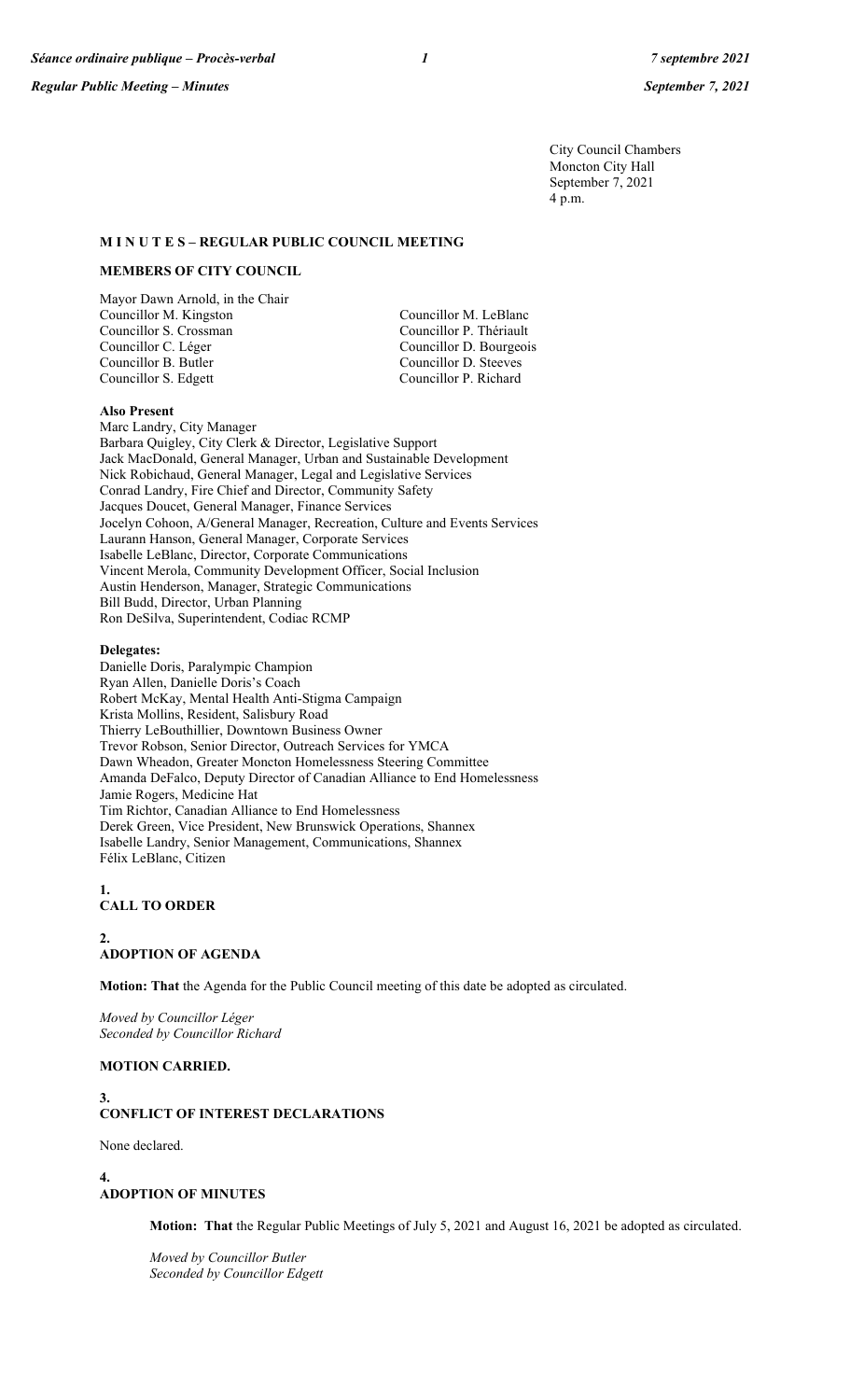## **MOTION CARRIED.**

### **5. CONSENT AGENDA**

### **6.**

## **PUBLIC AND ADMINISTRATION PRESENTATIONS**

#### **6.1 PUBLIC PRESENTATIONS**

#### **6.1.1** Presentation – Danielle Dorris Paralympic Champion 2021

The Mayor welcomed Danielle Dorris, Paralympic champion, to the meeting and presented her with a Certificate of Recognition in honor of her being the first New Brunswick recipient to receive a gold medal at this year's paralympics. She commended her coach Ryan Allen and presented both Ms. Dorris and her coach a token from the City of Moncton to recognize this significant achievement.

#### **6.1.2** Presentation – Mental Health Anti-Stigma Campaign Next Phase – Robert McKay

City Council received a presentation from Robert McKay regarding his Mental Health Anti-Stigma Campaign, Next Phase, which emphasized the importance of respecting all individuals and acknowledging that their lives have value. His campaign has continued since 2016 largely unfunded. He expressed concern at the lack of mental health programming by the Province, adding that while the ESP program still exists on Weldon Street, its changed format represents a lost opportunity for the City. He listed a number of ways the City could provide assistance:

- Review his initial website material including withheld portions
- Play an active role to refer him for free legal help, as well as include legal representation in court for those who may object to expression of Free Speech and Artistic License
- Don't give into temptation to "Cancel" him

#### **6.1.3** Presentation – Community Task Force on Homelessness and Downtown Security'– John Wishart

John Wishart provided an update on activities by the Community Task Force on Homelessness and Downtown Security Task force which had its first meeting on June 23, 2021. Co-leads have subsequently met on five occasions to advance this issue, including Gregg Turner, Denis Foulem, Myriam Mekne, Ginette Petitpas-Taylor and the Mayor. Dialogue has been held on short, medium and long-term goals which include: Undertaking an 80/20 project, how to address the 20% of the population causing 80% of the issues, how to restore life in the downtown, how to reach and engage the public on this issue.

In addition to the medium-term solutions outlined during the meeting, Mr. Wishart advised of a one-day community forum planned for September 23<sup>rd</sup> at the Delta Beausejour Hotel with over 100 stakeholders invited, including members of council. The forum will discuss such issues as downtown homelessness, downtown security, state of the education system, engagement (possible solutions) and a list of proposed actions. He concluded by stating that a plan is underway. A follow up session on Octobre 22<sup>nd</sup> is planned.

Discussion ensued among Council with the following suggestions and points noted:

- Contact other communities to learn from their best practice, i.e. Medicine Hat where individuals have successfully been placed into housing. - The facilitator may be able to bring some of these best practices to the table.
- Invite national organizations to the table. The intent is to change the dynamics to address the situation that with all stakeholders at the table, that some solutions will emanate from the table.
- Councillor LeBlanc noted the need to provide assistance and determine root issues for single mothers who live in poverty. – Mr. Wishart noted the importance for not-for-profit groups dealing with social and mental health issues to work with the taskforce. He stressed the need to review how services are funded and how agencies can work together.
- Stressed the importance of MLAs being involved. Mr. Wishart advised that an official invitation has been sent. Some MLAs have confirmed and follow up phone calls to those who have not responded.
- The Eight Cities Association should be consulted. The Mayor noted this topic has been on the Cities Association Agenda and will become a priority.

In reply to the Mayor, Mr. Wishart advised that citizens wishing to attend the forum could contact the Chamber of Commerce. The event can accommodate up to 300 people.

### **6.1.4** Downtown Parking Issues

Thierry LeBouthilier, property and parking lot owner in the downtown, appeared before Council to comment on the impact on his parking lot when the City's parking lot is not operational and provides free parking. He reported a loss of \$3,000 over the weekend. He requested that when the City's lots are inoperational that it:

- close its parking lots, or
- hire a commissionaire at the gates, or
- install signage.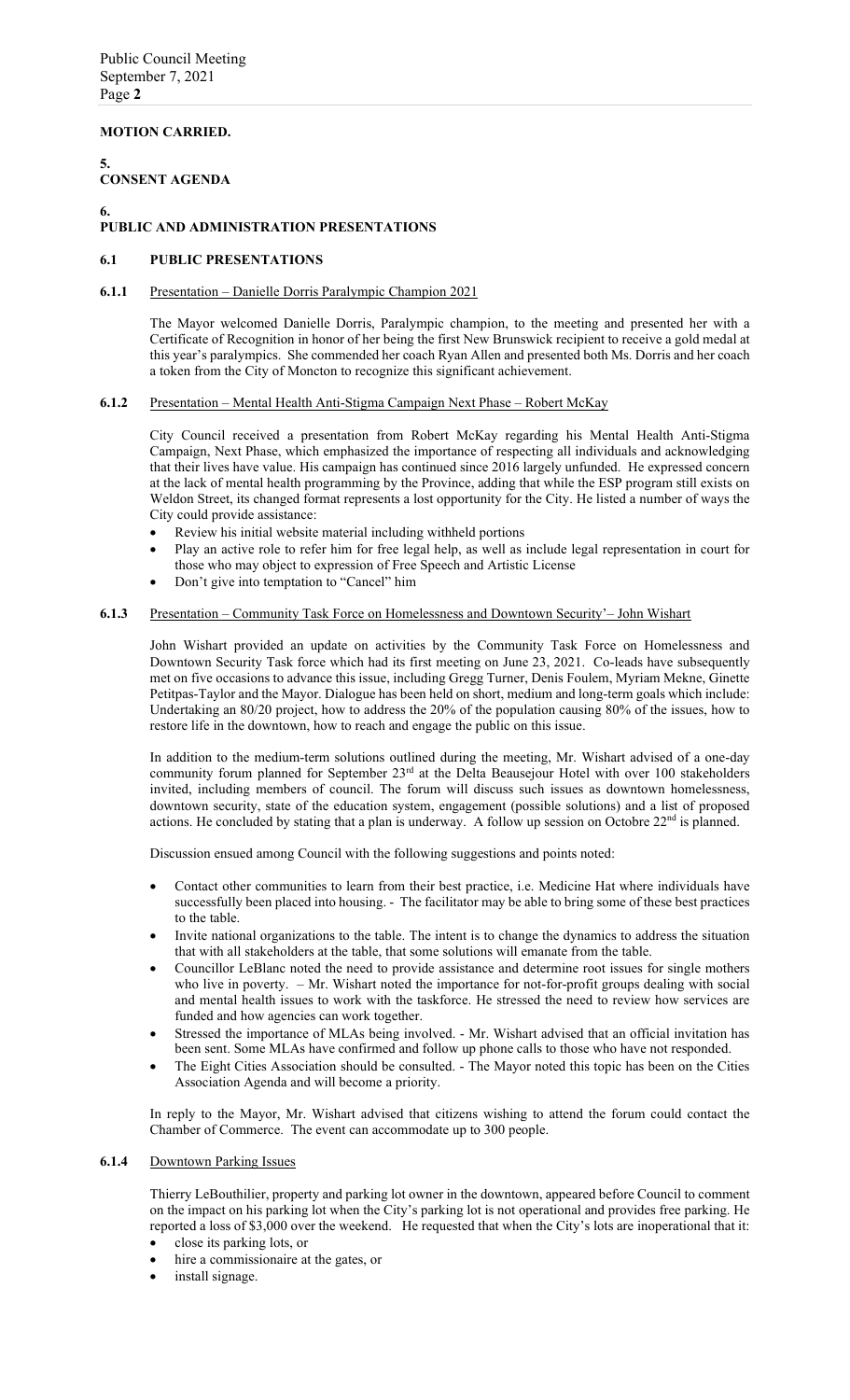Councillor Léger requested that a report be submitted to Council by October 6, 2021, and that consideration be given to placing a commissionaire at the gate of the City Hall parking lot until the end of October or when a permanent solution is reached. - The City Manager advised that Administration is reviewing this issue and will be preparing an update for the end of October. He added that the option of a commissionaire could be explored.

#### **6.1.5** Recognition – Catherine Dallaire – Retired – General Manager – Recreation, Culture and Events

Catherine Dallaire reflected on her career with the City, adding her appreciation for the privilege and opportunity of serving in various capacities since she started in 1990. She extended her thanks to Council and wished them much success in future endeavours.

The Mayor commended Mrs. Dallaire on an inspiring career with the City noting the many challenging files she handled during her career, i.e. Petitcodiac River, affordable housing, implementation of the Tourism Accomodation Levy, to name a few.

Councillors Thériault and Butler thanked Mrs. Dallaire for her assistance on various files.

The City Manager thanked Mrs. Dallaire for her leadership adding that she was highly respected by her team members and colleagues.

#### **6.1.6** Encampment Issues and Crime – Salisbury Road – Krista Mollins, Resident

Ms. Mollins addressed Council concerning the issue of encampments on Salisbury Road and ensuing crime impacting area residents. She stressed that this was not a homelessness situation but rather a choice by individuals to live in well-constructed encampments without abiding by regulations or paying taxes. She noted a significant increase in theft since their presence, adding that area residents no longer enjoy the quality of life that once existed. Many residents are not reporting thefts to the police or their insurance agencies as they do not consider it worthwhile and have suffered losses in the thousands of dollars. They are seeking support from City Councillors and MLAs to regain protection in this area. Residents are continually monitoring the area and issues have also been reported to CN. Sanitation is another serious issue in this area.

Councillor Bourgeois thanked Ms. Mollins for her presentation, adding that he has received at least 100 emails of similar stories. In terms of whether she felt that crime had increased, Ms. Mollins indicated that the quality of life has been greatly impacted in the area. She added that some residents vigilantly monitor the situation and efforts have been made to make it difficult for encampments to remain. She stressed the need to legislate recycling businesses to hold them responsible for accepting stolen copper wires and other stolen goods.

In reply to Councillor Kingston regarding the number of encampments in the area, Ms. Mollins recalled a large one in the spring behind the Gospel Hall Church, behind Rosewood Park, as well as on the CN property near the Causeway. She added that CN has not responded.

The Mayor thanked Ms. Mollins for her presentation and called upon Superintendent DeSilva to respond to her concerns and provide advice as to what mitigative steps residents might take.

#### **6.1.7** Update – RCMP – Codiac RCMP Acting Officer in Charge Ron DeSilva

Superintendent DeSilva reported that stats have been consistent with property crime remaining high compared to previous years. Efforts have focused on curbing property crime and increasing members in the crime unit. While some success has been enjoyed, the hope is to see further success in months to come. He reported a seizure of l kg of crystal meth and meth drugs as well as an arrest with an individual in possession of a weapon.

In terms of issues on Salisbury Road, Superintendent DeSilva encouraged citizens to report theft incidents to the RCMP as the data is helpful in identifying where to deploy forces in areas with the greatest need. He reported that investigations are ongoing relative to property theft and theft of catalytic converters. In terms of traffic initiatives, the provincial traffic team visited the Codiac RCMP detachment in August. The RCMP will be conducting an operation this week and during October with the goal of increasing safety on roadways.

The Mayor also encouraged citizens to report bike thefts and register them on the Garage 529 app.

Ms. Mollins emphasized that this is a crime issue with predators who do not wish to abide by any rules. It is causing individuals and businesses thousands of dollars to clean up messes left behind. She stressed the need to apply consequences to those committing these violations.

Discussion ensued with the following points noted by members of council:

- Councillor Thériault suggested implementing by-laws to control encampments The City Manager noted the concern and agreed to follow up with the Province to explore the possibility of deploying resources to this area.
- Councillor Léger suggested petitioning the Province to address the issue of recycling shops accepting stolen goods.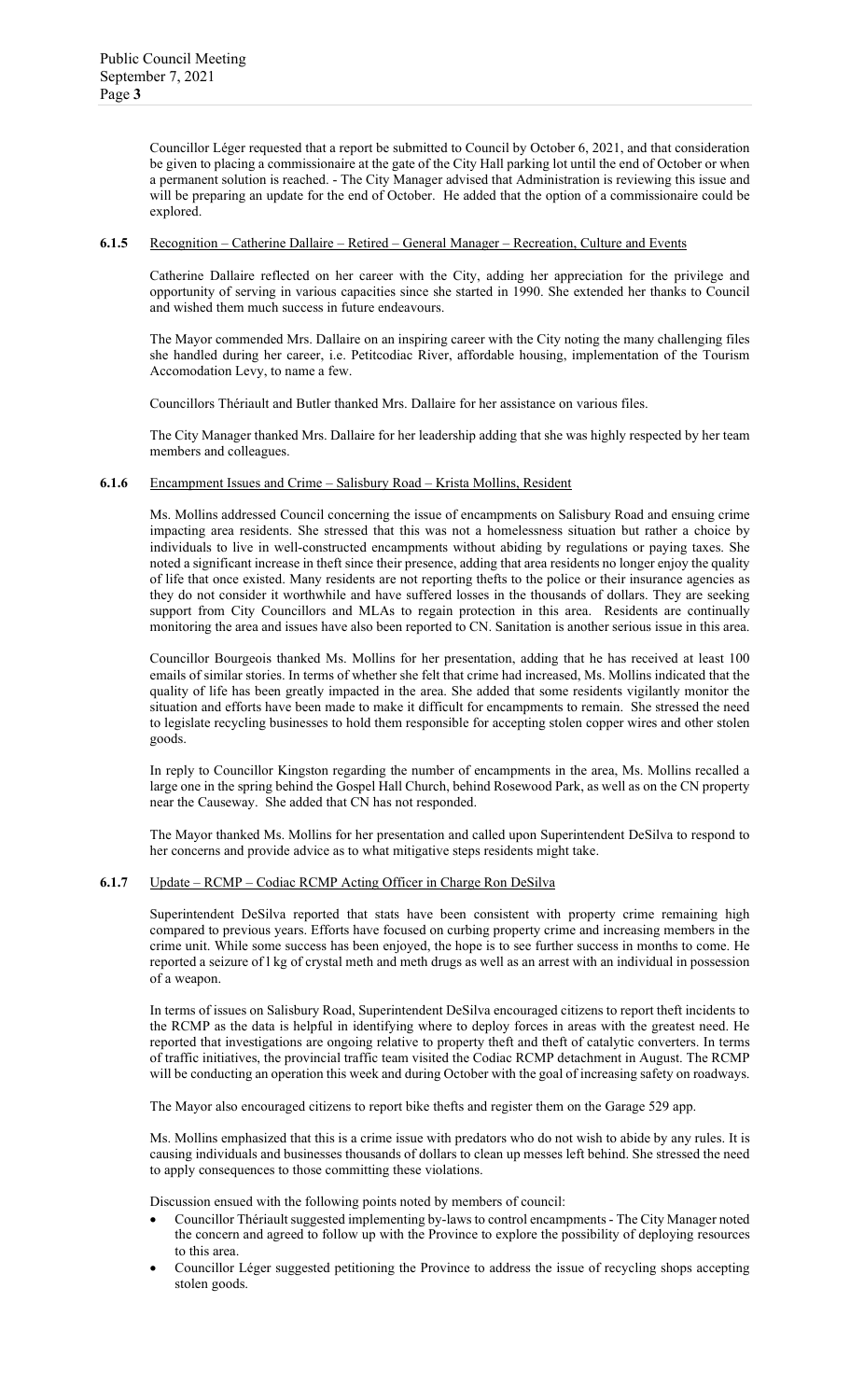- Councillor Butler will continue to petition the Provincial MLAs to provide special constable status to the City's community safety officers to give them greater authority.
- Councillor Bourgeois noted the need for a greater role by the RCMP and requested that the Superintendent provide information on the cost of 6 additional police officers for one year.

#### **6.1.8** Presentation – Felix LeBlanc

Felix LeBlanc, citizen, expressed concern at shopping carts unattended on the streets and inquired on the possibility of mandating shopping carts used to transport goods and belongings. He suggested surveying other cities such as Halifax to determine the action taken.

The City Manager advised of the City's by-law in place regulating shopping carts. When reports of unattended carts are received, businesses are contacted and fined. The Fire Chief added that the by-law allows the City to repossess the cart. Stolen carts can be reported to the City's Dispatch or the 24-hour number. Pictures and concerns may also be sent to the email address. Administration is also working with businesses regarding anti-theft systems for shopping carts and providing them a timeline to implement the system.

#### **6.2 ADMINISTRATION PRESENTATIONS**

6.2.1 Update – Moncton's Community Implementation Plan for Affordable Housing and Presentations from The Greater Moncton Homelessness Steering Committee and YMCA ReConnect

Following introductory remarks by the City Manager and Jocelyn Cohoon, Vincent Merola and partners (as outlined above both present and online) provided an update on activities and best practices in other communities. Tim Richter, President of Canadian Alliance to end Homelessness is online.

Vincent Merola provided an historical overview regarding the above-captioned topic, noting that in 2017, Moncton and Dieppe conducted a Housing Needs Assessment with a focus on affordability. This report identified housing requirements based on current supply and demand and provided an outlook for future housing needs in these communities. As a result of the needs study, the Moncton Housing Implementation Plan was commissioned. A number of stakeholders were identified as follows: Greater Moncton Homelessness Steering Committee, Community Agencies, PNB Social Development, Canada Mortgage & Housing Corp. (CMHC), Various City Departments, By-law, Legal, Planning, Building Inspection, Economic Development, Leisure Services. His summary also included that:

• At the out-of-cold shelter at the former fire station, the Director of Social Development overseeing child protection identified half of the clients as former child protection victims. These individuals have been failed by the system and who require housing and support.

Mr. Merola noted that the Social Inclusion Plan has 57 action items. He also presented a summary of the goals in the Implementation Plan for Affordable Housing as follows:

- **Goal 1:** Identify all homeless individuals and families in Moncton and reduce homelessness. The GMHSC created a bi-names list which captures most of the vulnerable population. HART also provides assistance in identifying the vulnerable.
- **Goal 2:** Encourage and support the development of a broad range of housing options for all residents of Moncton. – Zoning By-Law and municipal plan implications - Accessible senior housing, more permissive regulations for housing, etc.
- **Goal 3:** Ensure the existing housing stock is in a state of good repair. Rental standards, rooming houses, tool kits, RAP and RHP promotions – Stakeholder meetings have been held on rooming housing initiatives
- **Goal 4:** Work with housing partners to ensure the right type of rental housing is available for people who live, work, and study in Moncton. - Working with Economic Development to monitor new housing development and advocate for supplements from the Province.
- **Goal 5:** Increase the supply of affordable, adaptable, and inclusive housing options in Moncton.
- Goal 6: Increase the supply of supportive housing options in appropriate locations throughout Moncton. - Only 10% of homeless have refused housing; NB Housing will not accept anyone who smokes making it difficult for this segment of society

Tim Richter provided an overview of the Canadian Alliance Homelessness. He appreciated the concerns expressed by Krista Mollins but urged City Council to avoid an enforcement approach regarding encampments and advised of a number of more effective models that could be explored. He offered assistance adding that his organization could access best practices across Canada.

Trevor Robson, Senior Director, Outreach Services for YMCA, provided the annual report on the YMCA Reconnect Street Prevention Program noting that 2020 was a difficult year with the pandemic and increased demand for services. The agency was very active in providing emergency care packages, 6303 interventions, etc. He provided a detailed overview of the services provided to meet the increases in rental and food requirements. In conclusion he noted the need to identify clients, meet them where they are at, identify the root cause and help them individually to gain the access and treatment they require.

City Council also received verbal and PowerPoint presentations from Dawn Wheadon, Affordable Housing Specialist, Greater Moncton Homelessness Steering Committee, Amanda DeFalco, Deputy Director of Canadian Alliance to End Homelessness and Jamie Rogers, Medicine Hat, regarding best practices across the country. They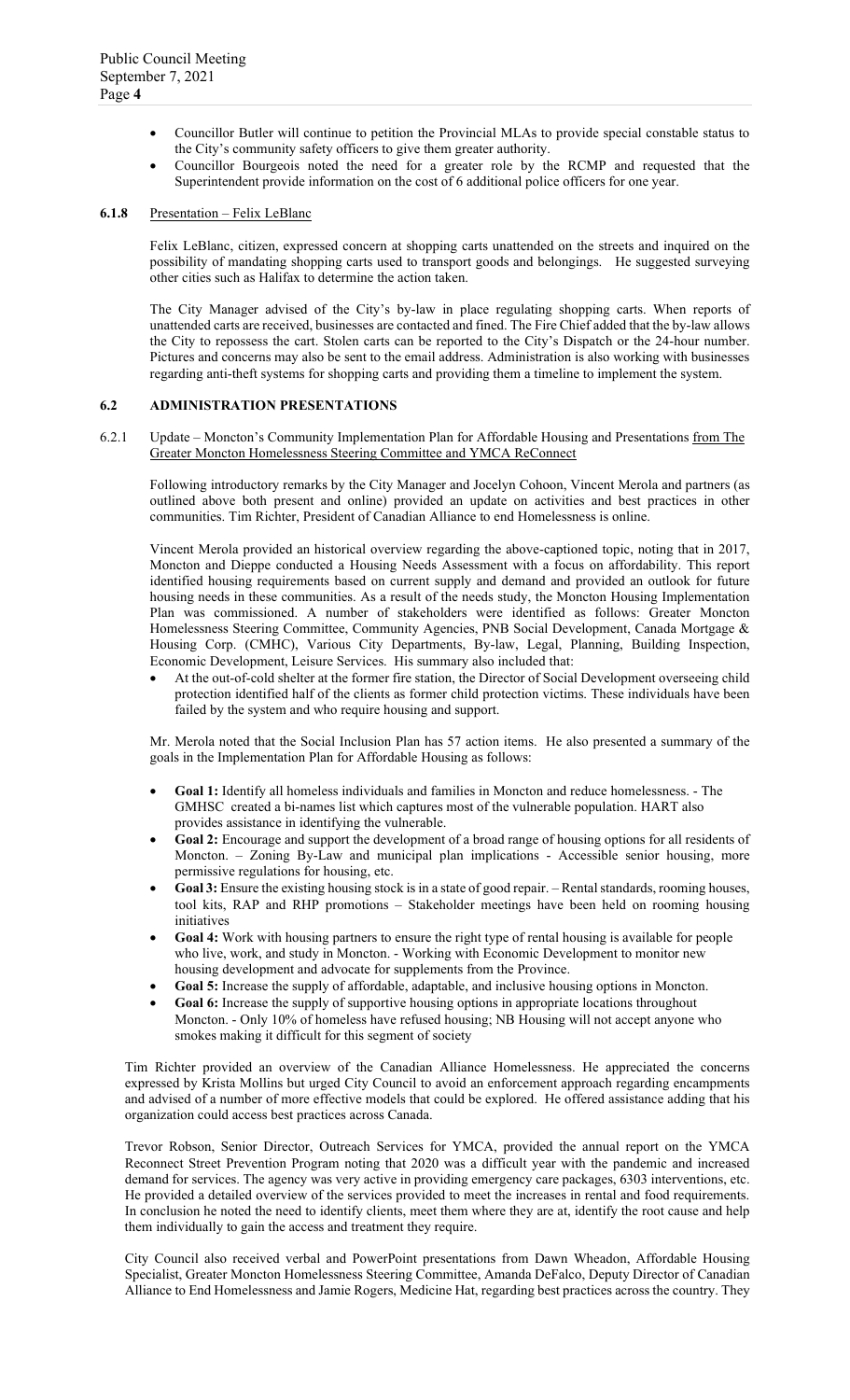believed that homelessness was resolvable in Moncton. All supported the need for the use of by-names list with coordinated access and community agencies to track mental health issues, sources of income and other pertinent information. They noted that Moncton has a quality by-names list with reliable data which meets national standards. 129 people were housed last year. Currently agencies are operating at full capacity. The eviction rate is 3% which is low. The goal of ending homelessness is to ensure housing stability, which means having a fixed address and housing that is appropriate (affordable, safe, adequately maintained, accessible and suitable in size), required income, services and supports to enhance their well-being. 39 communities are participating in Built for Zero Canada with Moncton being one of them.

Representatives noted that Moncton has a seen a reduction in chronic homeless since January 2021 due to securing additional affordable housing units and support. However, 62% of the cases are high accuity cases awaiting housing. 11% are unable to help themselves. The provision of 125 new units over the next three years provides an unprecedented opportunity for Moncton to reach functional 0 by 2023 if these units are allocated through coordinated access.

Discussion ensued among Council with the following points raised:

- Councillors Steeves and Thériault requested that administration use social media to convey any progress made by the City in this regard. The need for consistent messaging was stressed.
- Councillor Léger suggested that Dale Hicks be invited to an upcoming City Council meeting to update on activities to date as much has been done over the summer months.
- Representatives stressed the importance of linking these units to the by-names list to ensure that the units are provided to those most in need. It was important to determine the role that Mental Health and Addictions will play with Rising Tides as well.
- Councillor Bourgeois stressed the need to address the issue of crime and organized crime although not related to the homeless.
- Councillor Bourgeois expressed willingness to entertain a request from Mr. Goodwin to the Poverty and Social Inclusion Committee for "more boots on the ground". Mr. Goodwin did not believe providing community safety officers more authority was necessarily the right route and felt further discussion was required.
- Councillor Léger suggested meeting with other levels of government and other communities to share experiences
- Councillor Crossman stressed the need for more mental health services. He also suggested that the GMHSC attend the task force meetings .
- Councillor Butler noted the need to coordinate the data by these groups to resolve this issue. He suggested that the Mayor and City Manager coordinate a meeting Rising Tides and Task Force.

Discussion concluded with the Mayor thanke the presenters noting the need for communication, including the RCMP.

### **7. PLANNING MATTERS**

7.3 Worthington Avenue Subdivision (Shannex Development)

*Councillor Edgett removed herself from the meeting due to a possible conflict.* 

Bill Budd gave a PowerPoint presentation overviewing a new subdivision application entailing the Shannex Development on Worthington Avenue Subdivision in the Pinehurst Community. He acknowledged the presence of Shannex representatives.

- Derek Green, Vice President, New Brunswick Operations
- Isabelle Landry, Senior Management, Communications

Mr. Budd showed views of the general location of the development which is on approximately 85 acres of land with the main purpose of developing a seniors' living community. The property is wooded with several wetland areas and a wetland delineation was completed. It was confirmed by the Provincial Department of Environment there are no protected wetlands on the property. The property is bounded by Wheeler Blvd., Ryan Road, the Northwest Mall, New Brunswick Community College and Pinehurst Subdivision. The current zoning designation (R-3 Multiple Unit Dwelling Zone and Suburban Commercial) allows for this type of development. Part of the plan includes the extension of Worthington Avenue to Mountain Road. The intent of the plan is to use some of the lots for single unit dwellings which will be used for retirees. Before a subdivision occurs, it is the intent of Shannex to work with the City to develop a master plan for the 85 acres taking into consideration trails, active transportation, streets and other land uses. The lands for public purposes will have a link to the Pinehurst Park. The Planning Advisory Committee reviewed the request and is recommending the following:

**Motion: That** Moncton City Council:

- Assent to the location of the extension of Worthington Avenue (public);
- Assent to the location of the extension of Cardigan Lane (public);
- Assent to the location of a 20 metre wide Future Street; and
- Assent to the location of Land for Public Purposes.

Subject to the following conditions: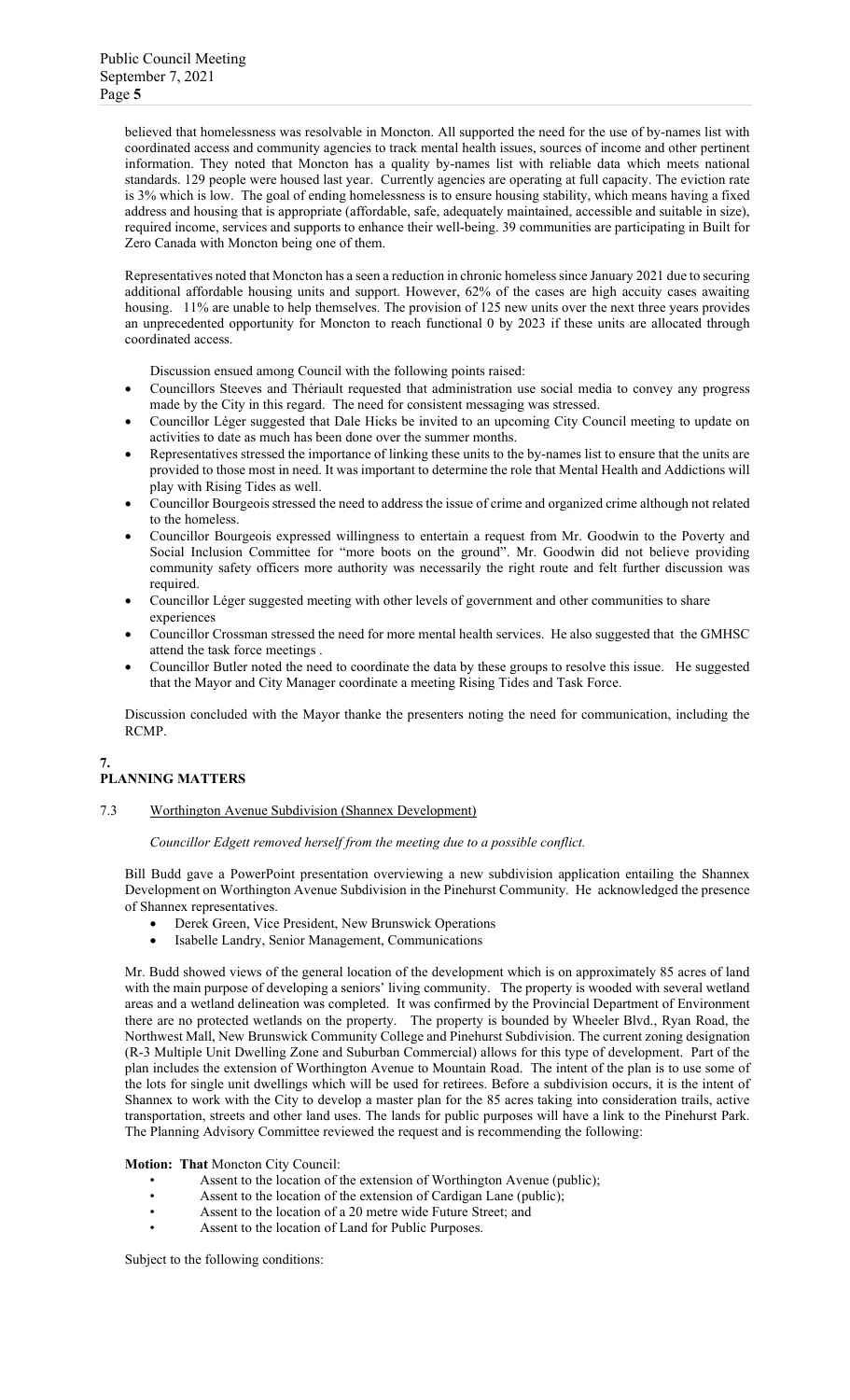Streets and Services to be designed and acceptable to the City Engineer and constructed in accordance with the Subdivision Development, Procedures, Standards and Guidelines.

#### *Moved by Councillor Butler Seconded by Councillor Steeves*

Councillor Butler reported receiving three requests from residents, specifically for single-dwelling homes, traffic control with three-way stops on Worthington Avenue and trail systems. Mr. Budd believed these issues would be addressed through the master planning process and zoning adjustments. Worthington Avenue is being developed as a collector roadway and once Council approves the tentative plan, the subdivision agreement is developed by Engineering. The intent is to install a sidewalk on one side of the street and multipurpose trail separate from the street. Parks and Recreation are working on an active transportation plan to be presented to Council in the future which will provide guidelines for trails in this neighbourhood.

Councillor Butler noted that Worthington is a wide street with no stop signs. Mr. MacDonald noted that it was outside the scope of the Shannex Development to address concerns on an existing road but agreed to forward these concerns to the Engineering team to review.

In reply to Councillor Bourgeois, Mr. Budd noted that each phase of the development will have cash-in-lieu for public purposes. Shannex will be working with the City in this regard. A development charge by-law is also being prepared concerning the connection of Worthington Avenue to Mountain Road. Traffic calming measures will be explored to mitigate traffic issues.

Councillor Bourgeois requested that options be provided to protect the trees in the next phase of the Shannex Development. - Mr. Budd noted that staff will be working on a paper developing more green standards for developing parts of the City which will be presented at a future Committee of the Whole Meeting. Some measures are currently in place.

Councillor Steeves inquired on the possibility of a tunnel under Wheeler Blvd. with Ms. Cohoon advising that administration is reviewing all options being considered by the consultants.

Councillor Léger suggested contacting other cities such as Fredericton who created small round abouts and speed bumps to mitigate traffic issues.

### **MOTION CARRIED**

*Councillor Edgett returned to the meeting.*

### 7.1 Hennessey & McLaughlin Intersection Subdivision

Bill Budd gave a brief presentation on this subdivision noting that traffic study recommendations are being considered as a result of the new school proposal.

**Motion: That** Moncton City Council:

Assent to the location of the parcels identified as Promenade McLaughlin Drive (public) as shown on the Tentative Subdivision Plans entitled "Amending Berry Subdivision" and "Amending Bertram Baston Property Subdivision

*Moved by Councillor Richard Seconded by Councillor Edgett*

#### **MOTION CARRIED.**

#### 7.2 Timberline Road Subdivision (Cash-in-Lieu for infill building lot)

City Council received a brief presentation on the location of this subdivision from Bill Budd. No lands for public purposes are required, therefore cash in lieu is recommended.

#### **Motion: That** Council:

Require Cash in Lieu of Land for Public Purposes in the amount of \$15,360.00 for the Amending Magnetic Hill Subdivision

*Moved by Councillor Butler Seconded by Councillor Kingston*

Councillor Butler requested that administration meet with the property owner of 85 acres on Timberline Road to discuss the City's requirement for construction on 5 acre lots which is prohibitive for the landowner. Mr. Budd noted that the municipal plan has policies to prevent urban sprawl, however, he agreed to have the department work with the developer to explore the development of a plan.

Councillor Bourgeois stressed the importance of retaining lands for public purposes in future developments.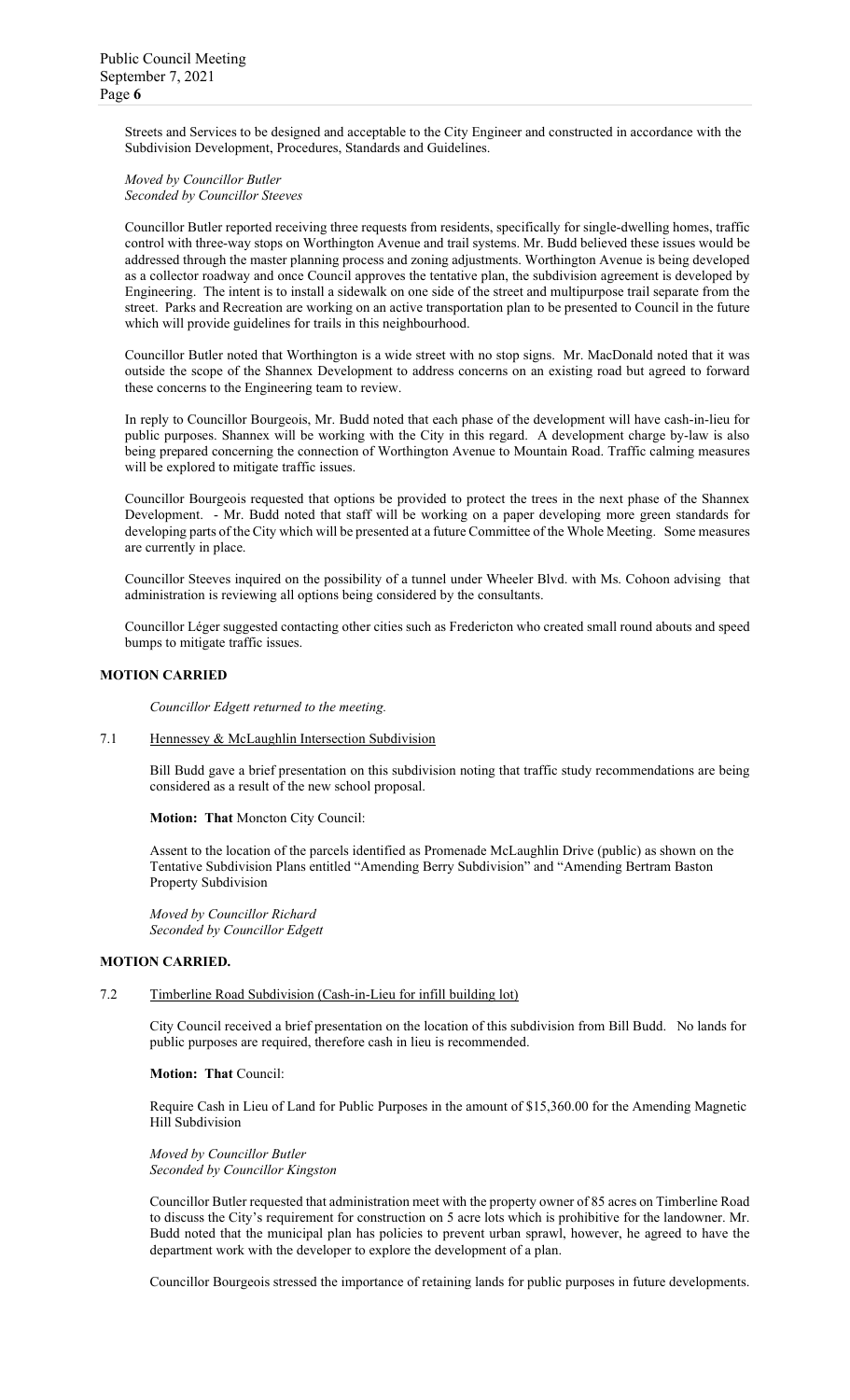### **MOTION CARRIED**

### **8.**

## **STATEMENTS BY MEMBERS OF COUNCIL**

• Councillor LeBlanc wished the best to all students returning to school and teachers who worked so hard during the pandemic.

**9.**

### **REPORTS AND RECOMMENDATIONS FROM COMMITTEES AND PRIVATE MEETINGS/**

## **10.**

### **REPORTS FROM ADMINISTRATION**

#### **10.1** Request for Proposal RFP21-066–Professional Engineering Services Street Reconstruction No. 4

**Motion: That** Moncton City Council approve Administration's recommendation to award Request for Proposal #RFP21-066 – Professional Engineering Services – Street Reconstruction No. 4 to the Proponent having received the highest total score, being CBCL Limited for the Total Bid Price of \$203,205.00 including H.S.T. @15% and Estimated Disbursements; and further

That a Professional Engineering Services agreement which includes all project phases, be drafted, and that the Mayor and City Clerk be authorized to sign said agreement and affix the Corporate Seal of the City of Moncton thereto.

*Moved by Councillor Crossman Seconded by Councillor Theriault*

#### **MOTION CARRIED.**

#### **10.2** Moncton Industrial Development Additional Loan Security – Motion Modification

**Motion: That** Moncton City Council authorize Moncton Industrial Development Limited to enter into a new loan agreement with the Royal Bank of Canada, for the amount of \$22 million dollars, and that Moncton City Council authorize the City to sign a guarantee and postponement of claim on the Royal Bank of Canada's Form 812 in support of the \$22 million dollar loan facility; and

**That** Moncton City Council approve the transfer of all accounts and funds to the Royal Bank of Canada followed by the closure of all accounts and financing at Scotiabank when all cheques and other finances have cleared appropriately; and,

**That** Moncton City Council authorize the Mayor and City Clerk to sign any of the required documentation and to affix the Corporate Seal of the City of Moncton thereto.

*Moved by Councillor Edgett Seconded by Councillor Léger*

#### **MOTION CARRIED**

#### **10.3** Federal Election Priorities

The City Manager reviewed the federal election priorities, adding that the election candidates in this region were asked to submit their thoughts and feedback. The City has identified four priorities, namely: 1) affordable housing and social Issues, 2) infrastructure funding, 3) economic development and immigration and 4) environment and climate change.

Administration circulated this information to all candidates and to date responses have been received from candidates representing the Liberal, Conservative, Peoples Party of Canada and Green parties.

#### 10.4 National Day for Truth & Reconciliation

**Motion: That** Moncton City Council honour the National Day for Truth and Reconciliation and further, that the City of Moncton operate as it does on other statutory holidays, meaning City Hall will be closed on September 30 as well as other non-essential services that normally are not provided on statutory holidays. Codiac Transpo will maintain its regular schedule for the day.

*Moved by Councillor Theriault Seconded by Councillor Kingston*

### **MOTION CARRIED**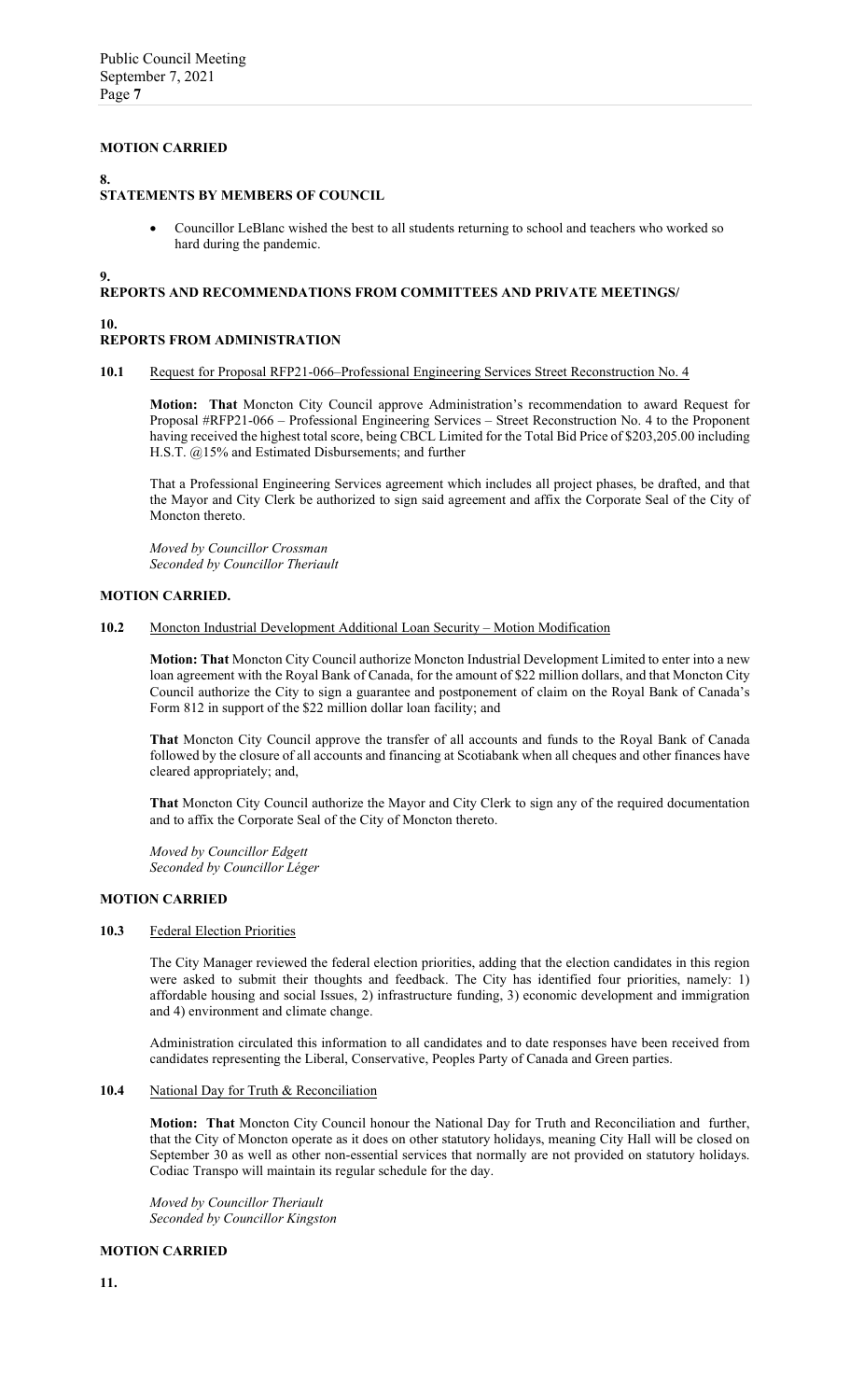## **READING OF BY-LAWS**

**11.1** A By-Law in Amendment of a By-Law Respecting the Proceedings of Moncton City Council and Committee Meetings, being By-Law A-418.3 – First Reading

**Motion: That** first reading be given to the By-Law A418.3 Respecting the Proceedings of Moncton City Council and Committee Meetings.

*Moved by Councillor Crossman Seconded by Councillor Theriault*

Councillor Edgett expressed concern at addressing the issue of a Notice of motion through a by-law amendment. Councillor Kingston concurred, adding that he preferred to maintain the status quo in terms of the Notice of Motion.

**Motion: That** A By-Law in Amendment of a By-Law Respecting the Proceedings of Moncton City Council and Committee Meetings, being By-Law A-418.3, be referred to the Enhancing Democracy Committee as it relates to the Procedural By-Law and that they report back by year end.

*Moved by Councillor Edgett Seconded by Councillor Kingston*

Mr. Robichaud noted that in reviewing the procedural by-law, it was within Council's authority to refer the by-law to a committee.

**MOTION CARRIED** - *Councillors Crossman, Thériault, Bourgeois, Butler, Richard registered nay votes*

**11.2** A By Law in Amendment of a By-Law Relating to the Prevention of Excessive Noises in the City of Moncton, being By-Law H-102.5 – Second & Third Readings

**Motion: that** second reading be given to By-Law H-102.5 being a By-Law Relating to the Prevention of Excessive Noises in the City of Moncton.

*Moved by Councillor Crossman Seconded by Councillor LeBlanc*

#### **MOTION CARRIED.**

Second reading to this by-law was given by the City Clerk.

**Motion: That** third reading be given to By-Law H-102.5 being a By-Law in Amendment of a By-Law relating to the Prevention of Excessive Noises in the City of Moncton and that it be Ordained and Passed and that the Mayor and City Clerk be authorized to affix the Corporate Seal of the City of Moncton thereto.

*Moved by Councillor Crossman Seconded by Councilllor Léger*

### **MOTION CARRIED.**

Third reading to this by-law was given by the City Clerk.

### **12.**

### **NOTICES MOTIONS AND RESOLUTIONS**

12.1 Resolution – Application for Financing for the Capital Borrowing Board

**Motion: Be it resolved** that the Clerk and/or Treasurer and/or Mayor be authorized to issue and sell to the New Brunswick Municipal Finance Corporation a Municipality of Moncton debenture in the principal amount of \$14,415,000 on such terms and conditions as are recommended by the New Brunswick Municipal Finance Corporation, and be it resolved that the Municipality of Moncton agree to issue post-dated cheques payable to the New Brunswick Municipal Finance Corporation as and when they are requested in payment of principal and interest charges on the above debenture.

*Moved by Councillor Léger Seconded by Councillor Edgett*

Councillor Crossman requested an email on the details of the funds allocated to protective services.

#### **MOTION CARRIED**

## **13. APPOINTMENTS TO COMMITTEES**